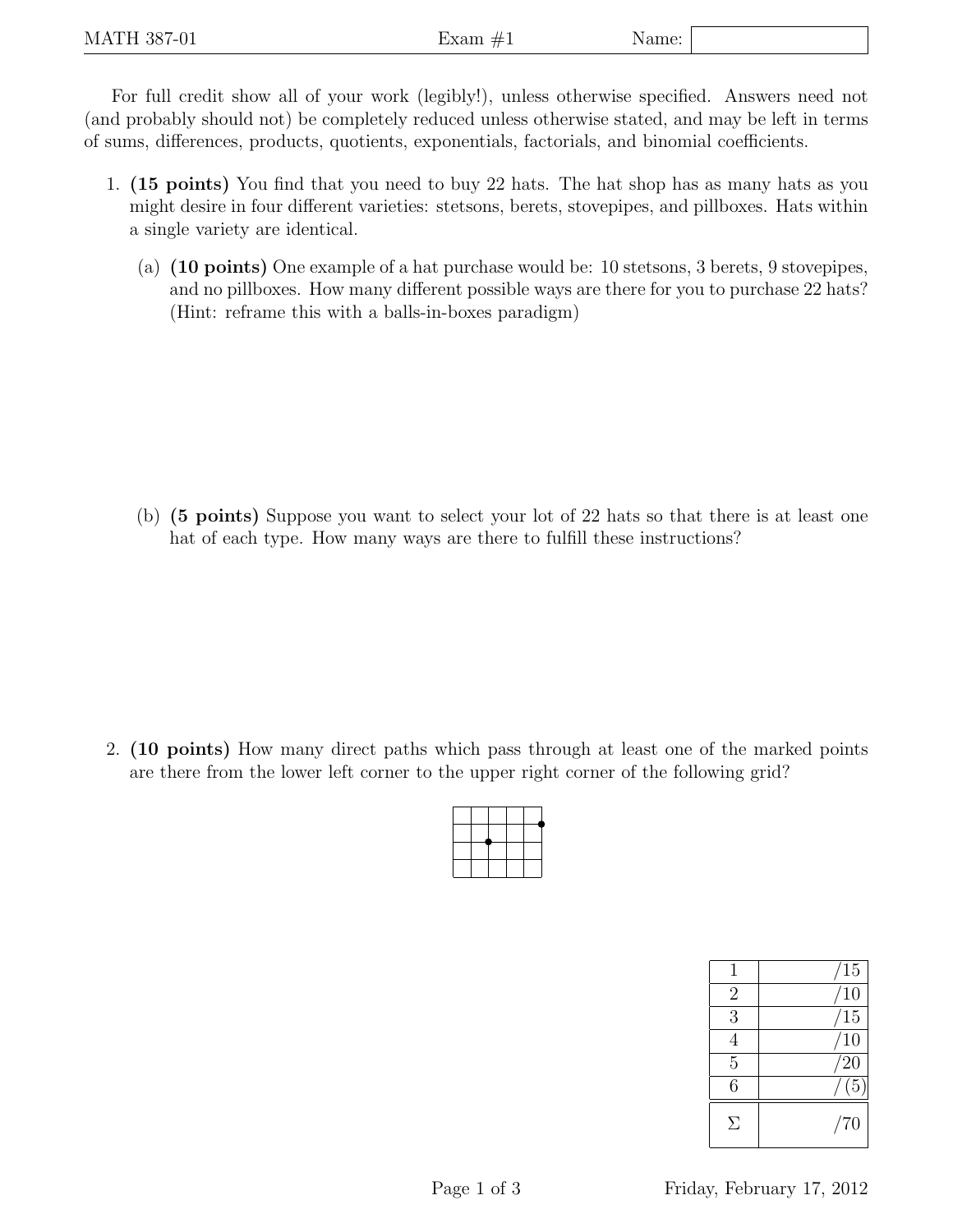- 3. (15 points) A game is played with a fifty-card deck consisting of cards in the 5 suits of acorns, hearts, leaves, bells, and trumps, numbered 1 to 10. A hand of cards has no intrinsic order.
	- (a) (5 points) How many 5-card hands are there which consist of one card in each suit, with no restrictions on numbers? (Example hand: the 4 of trumps, the 2 of hearts, the 7 of leaves, the 4 of acorns, and the 10 of bells)

(b) (10 points) How many 5-card hands are there with two pairs (two cards in each of two different numbers, and a fifth card in a different number than either)?

4. (10 points) Let  $a_1, a_2, a_3, a_4, a_5$ , and  $a_6$  be integers. Prove that there is a nonempty sum (possibly consisting of a single element) of the form  $a_i + a_{i+1} + a_{i+2} + \cdots + a_j$  which is divisible by 6. (Hint: consider the seven values 0,  $a_1$ ,  $a_1 + a_2$ ,  $a_1 + a_2 + a_3$ , ...,  $a_1 + a_2 + a_3 + a_4 + a_5 + a_6$ ; what can you say about them?)